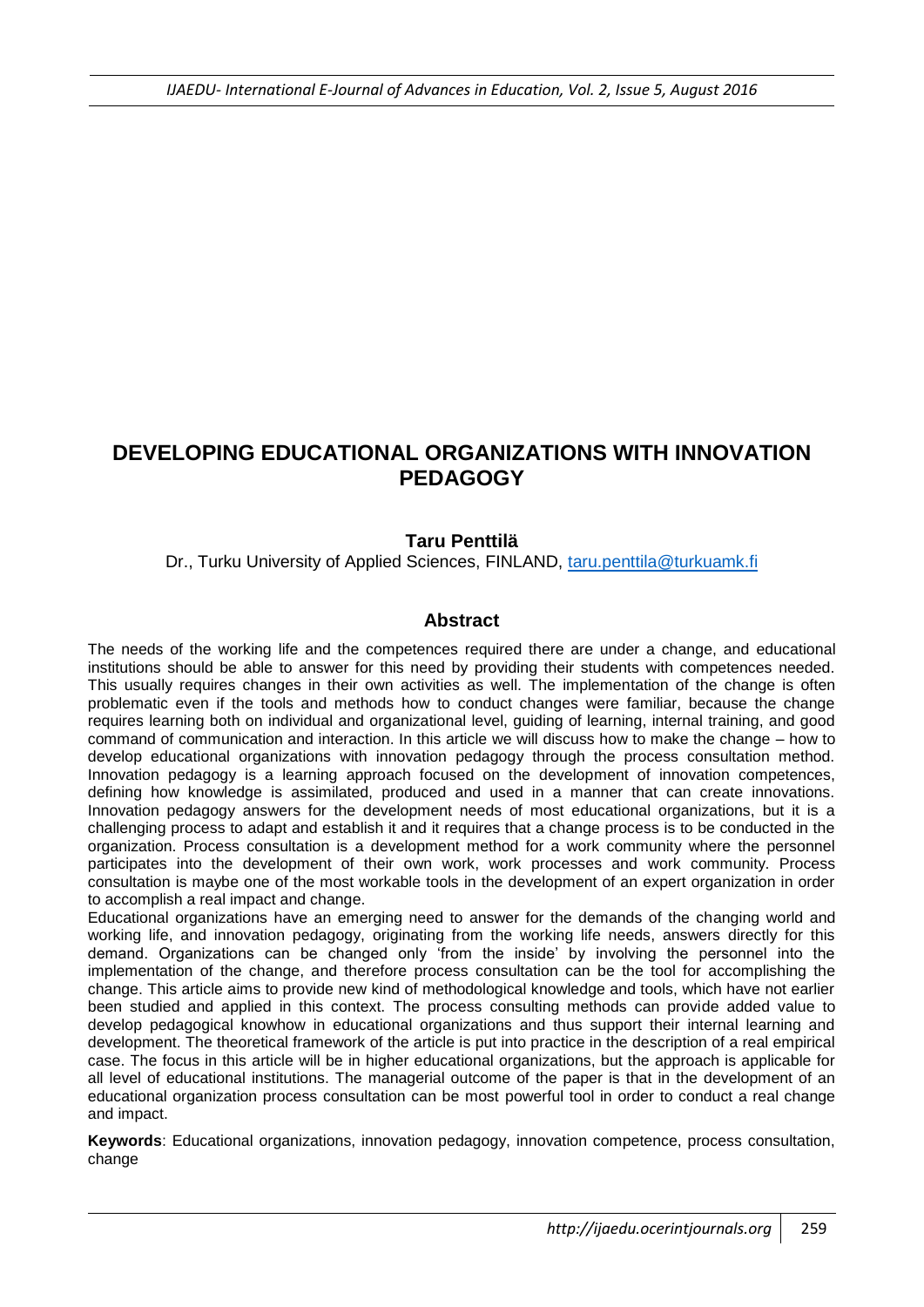### **1 BACKGROUND, OBJECTIVES AND METHODS**

Ongoing changes, coping with workload, development of knowledge and competences at work, are challenges almost in every company and other organizations currently, regardless the size or business field of the organization. The needs of the working life and the competences required there are under a change, and educational institutions should be able to answer for this need by providing their students with competences needed. This usually requires changes in their own activities as well. In addition to substance knowledge there is a need for customer-centred thinking, creativity, interaction skills, tolerance for uncertainty and difference. Individual expertise needs to develop to communal/interpersonal expertize when the working life is getting more complicated. The implementation of the change is often problematic even if the tools and methods how to conduct changes were familiar, because the change requires learning both on individual and organizational level, guiding of learning, internal training, and good command of communication and interaction.

Innovation pedagogy is a strategic approach to learning, which has not yet been widely utilized outside the higher educational sector although it can offer many tools to meet above mentioned challenges. In addition to the central role of the learner, innovation pedagogy promotes practical activities as well as creating, constructing and cumulating knowledge. Scientific knowledge facilitates solving practical problems, but sometimes a new practice born out of immediate need in a practically oriented situation results in a scientific breakthrough. Through collaborative learning, different actors are able to work together in dialogue in such a manner that their own expertise can be efficiently shared and combined in novel ways resulting in something more than the sum of its parts. The success of the communities is based on know-how and sharing knowledge as well as on the ability to combine different points of view and approaches. Innovations are more frequently generated where different fields of expertise meet. In brief, innovation pedagogy is a learning approach focused on the development of innovation competences, defining how knowledge is assimilated, produced and used in a manner that can create innovations. Here innovation activities are understood as processes of constantly improving expertise, which lead to new sustainable ideas, further expertise or novel practices applicable in working life. Innovation pedagogy answers for the education development needs of most educational organizations, but it is a challenging process to adapt and establish it and it requires that a change process is to be conducted in the organization.

Process consultation is a development method for a work community where the personnel participates into the development of their own work, work processes and work community. As a method it emphasizes the client's responsibility and role in the development process. All these elements have a positive impact on the client's experience that he/she really owns the process. This adds the client's commitment to the facts that are essential for the process to success; decision-making and activities. By involving the employees in the development stage and giving them real power and status, they will remarkably commit to the implementation. Process consultation is maybe one of the most workable tools in the development of an expert organization in order to accomplish a real impact and change.

Educational organizations have an emerging need to answer for the demands of the changing world and working life, and innovation pedagogy, originating from the working life needs, answers directly for this demand. Organizations can be changed only 'from the inside' by involving the personnel into the implementation of the change, and therefore process consultation can be the tool for accomplishing the change. In other words, combining the methods and tools of innovation pedagogy (concerning especially change and learning in organizations) to the process consulting methods is a new and innovative approach and can offer new solutions for the development of educational organizations. This applied and pragmatic approach can help in developing learning organizations operating successfully in changing working life.

This article aims to provide new kind of methodological knowledge and tools, which have not earlier been studied and applied in this context. In addition to the new mixed method approach, the process consulting methods can provide added value to develop pedagogical knowhow in organizations and thus support their internal learning and development. In other words, successful implementation of innovation pedagogy can take place with help of process consulting, and therefore the focus of the theoretical framework is put on these both. The theoretical framework of the article is put into practice in the description of a real empirical case. The focus in this article will be in higher educational organizations, but the approach is applicable and useful for all level of educational institutions, as well as for all expert organizations including different kind of companies. The choice of the empirical material origins from the author's experience as a process consultant in the mentioned one (in all stages of the process) and similar kind of development processes.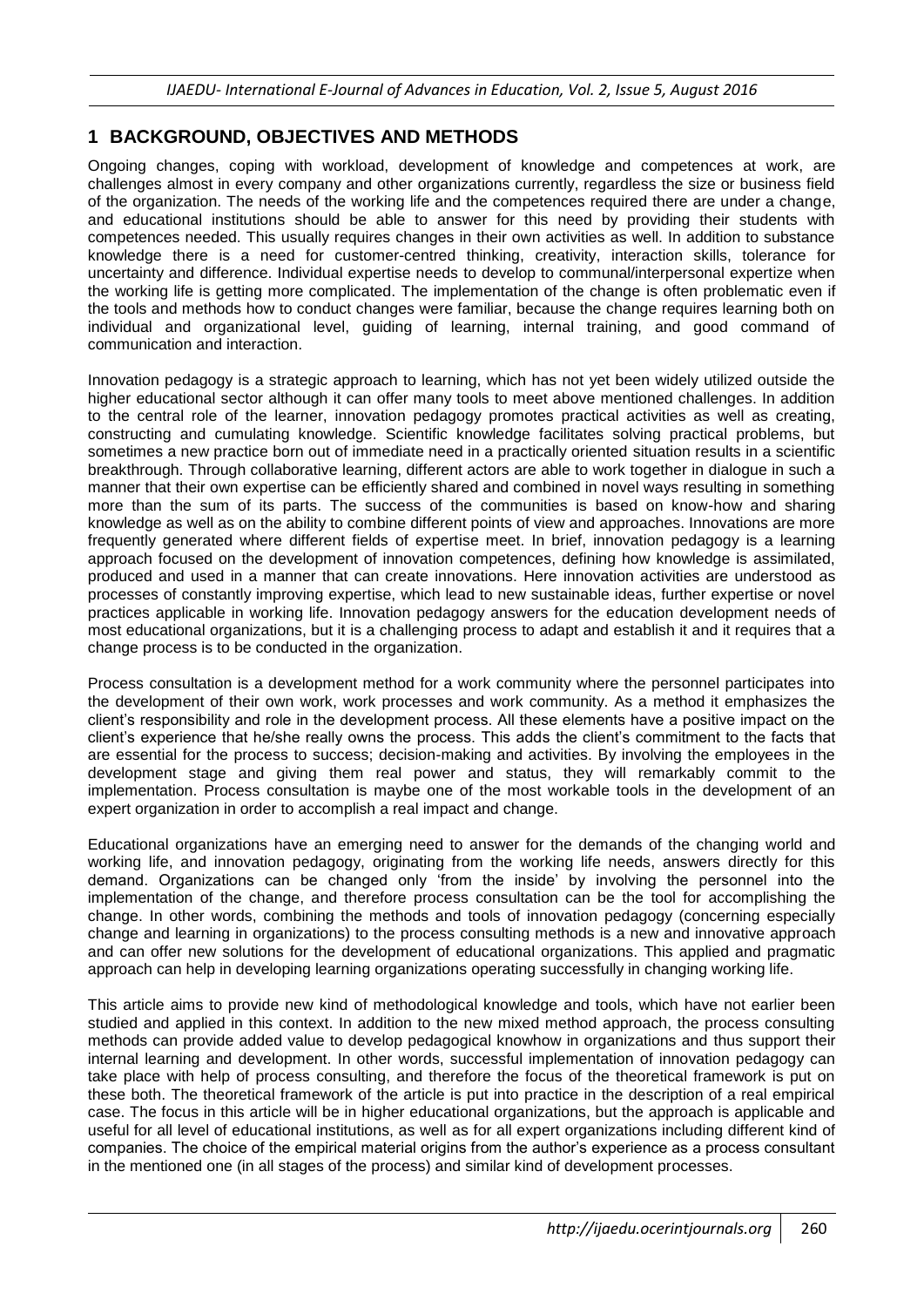## **2 INNOVATION PEDAGOGY – A STRATEGIC LEARNING APPROACH FOR EDUCATIONAL ORGANIZATIONS**

The operational environments of educational institutions all around the world are under constant change. However, educational institutions, especially in higher education, still tend to educate students with traditional methods originally designed for a world that is stable and mainly emphasizes the learning of explicit knowledge. Methods better suited for a constantly changing world focus on activating students in learning and also include unofficial situations and contexts.

In all areas of knowledge creation, demand for a broader perspective is increasing. We are facing issues and challenges in creating added value needed to maintain our level of welfare, challenges which are becoming increasingly difficult to address within the framework of a single method, be that a discipline or a profession. At the same time, we are very well aware of the fact that knowledge is at the heart of innovation and that innovation typically emerges at the boundaries of different knowledge domains. The economy and the success of future enterprises is more and more based on innovations, which are created by innovative employees capable of not only inventing something new by themselves, but also of participating in the processes where new solutions are created by working together. The core idea of innovation pedagogy is to bridge the gap between the educational context and working life. Learning and teaching processes are to be developed so that they provide improved competences for the students and enable personal and professional growth. Learning is deeper when previously-gained knowledge is continuously applied to practical contexts. Creating new services, products and organizational or social innovations – new added value – requires both knowledge and skills, which are applied to an innovation process. (Gibbons et al. 1994; Kairisto-Mertanen et al. 2010; Nonaka & Takeuchi 1995; Nowothy & Gibbons 2001; Nowothy & Gibbons 2003.)

The core of innovation pedagogy lies in emphasizing interactive dialogue between the educational organization and students as well as the surrounding working life and society. Accordingly, its conceptual core can be divided, as Figure 1 describes, into three different spheres in parallel to the three major actor groups benefiting from innovation pedagogy (Penttilä et al. 2011a; Penttilä et al. 2013; Penttilä 2014):

• final learning outcomes, creation of innovations and produced capability to participate in diverse innovation processes – having primarily to do with students, who are expected to create innovations while affiliating with working life

• learning of innovation competences alongside with study programme specific knowledge, skills and attitudes – being mostly connected with working life, which provides students with ideal surroundings to acquire the competences needed in innovation processes and in future working life in general

• meta-innovations – referring to the necessary cornerstones needed for learning according to innovation pedagogy; the elements enabling innovation pedagogy to be applied, including methods of learning and teaching utilized in the learning processes by the faculty members together with the students enhancing both the creation of innovations and innovation competences.

Meta-innovations are essential requirements for innovation pedagogy to succeed, as they enable the emergence of the so-called cornerstones of innovation pedagogy in any learning environment. These cornerstones include innovative learning and teaching methods, cross-disciplinary learning environment (boundary crossing), integrated and extensive research and development activities, flexible curricula, concentration of acknowledging the importance of entrepreneurship and service production as well as internationalization in the level of research, development and student engagement. Meta-innovations contribute especially to the development or student's interpersonal and networking competences.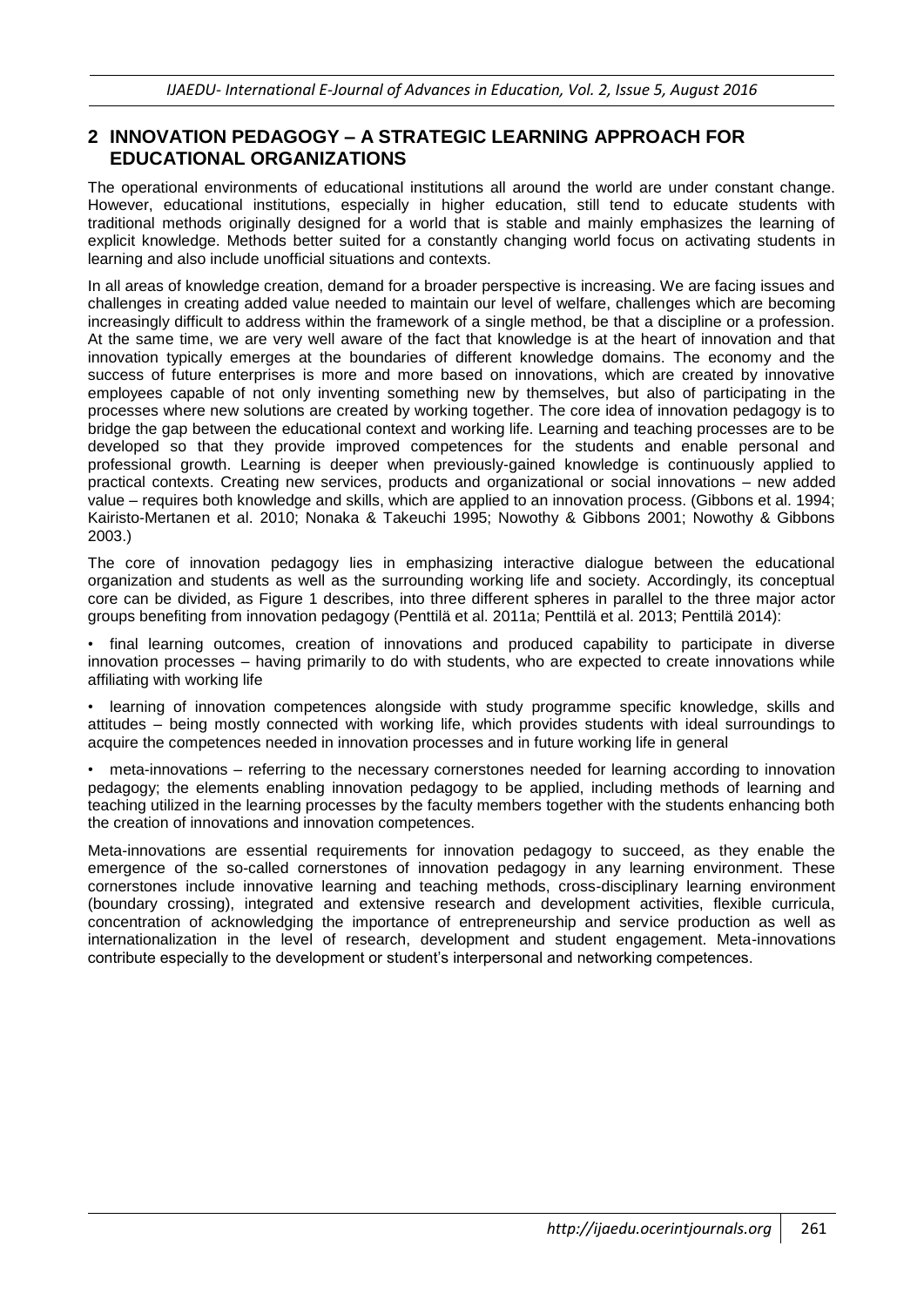

FIGURE 1 Innovation pedagogy in the nutshell

Innovation pedagogy is a strategic choice, which requires understanding and agreement on setting said goals. It represents a philosophy that permeates through the entire organization, and is visible in all activities. Innovation pedagogy offers a name to the development of students' competences, enabling them to participate in the processes of creating innovations. Even though these competences are different from the traditional ones, it does not mean that the old study programme specific competences should be abandoned. However, we cannot leave students to cope by themselves without having put special emphasis also on equipping them with all the essential tools for the future. In innovation pedagogy, innovation competences represent a new sphere of know-how. By cultivating research and development activities in multidisciplinary environments we can make a significant contribution to the creation of regional, local and international innovations.

## **3 IMPLEMENTING CHANGE IN EDUCATIONAL ORGANIZATIONS**

Developing organizations, including educational organizations, usually means that more or less changes are needed. Applying and implementing innovation pedagogy in educational organizations means that there are means and tools to develop the organization, but in order to apply them there is a need for changes in processes and in ways of action. Schein (1987) emphasizes that change is a process that can be broken down into logical stages and that different mechanisms of change have to be managed at these stages. At the first stage, unfreezing, the key is to provide disconfirming information, link it to important personal goals or ideals so that guilt or anxiety will be felt, and simultaneously provide enough psychological safety so that the disconfirming information will be attended to instead of denied. If through these mechanisms the target group/ customer has become motivated to unlearn something and replace it with new learning, they/ he/she will do so either by the mechanism of identifying with a new role model or by scanning the environment for information most relevant to the problem. The actual change can then be thought of as a cognitive restructuring or redefinition of the problem that leads to new perceptions, new judgements, and ultimately new behaviours. The change process will be completed when these new responses are tested for fit with the rest of the self-concept and personality, and within the customer's relationships. Only when the new responses begin to be confirmed by important others we can say that the change has really been stabilized. (Schein 1987, 113-114; Schein 2001, 131-156)

Also Valpola (2011) describes the change process with different stages. There are five elements/stages needed for the successful change process: Definition of the need for the change, creation of common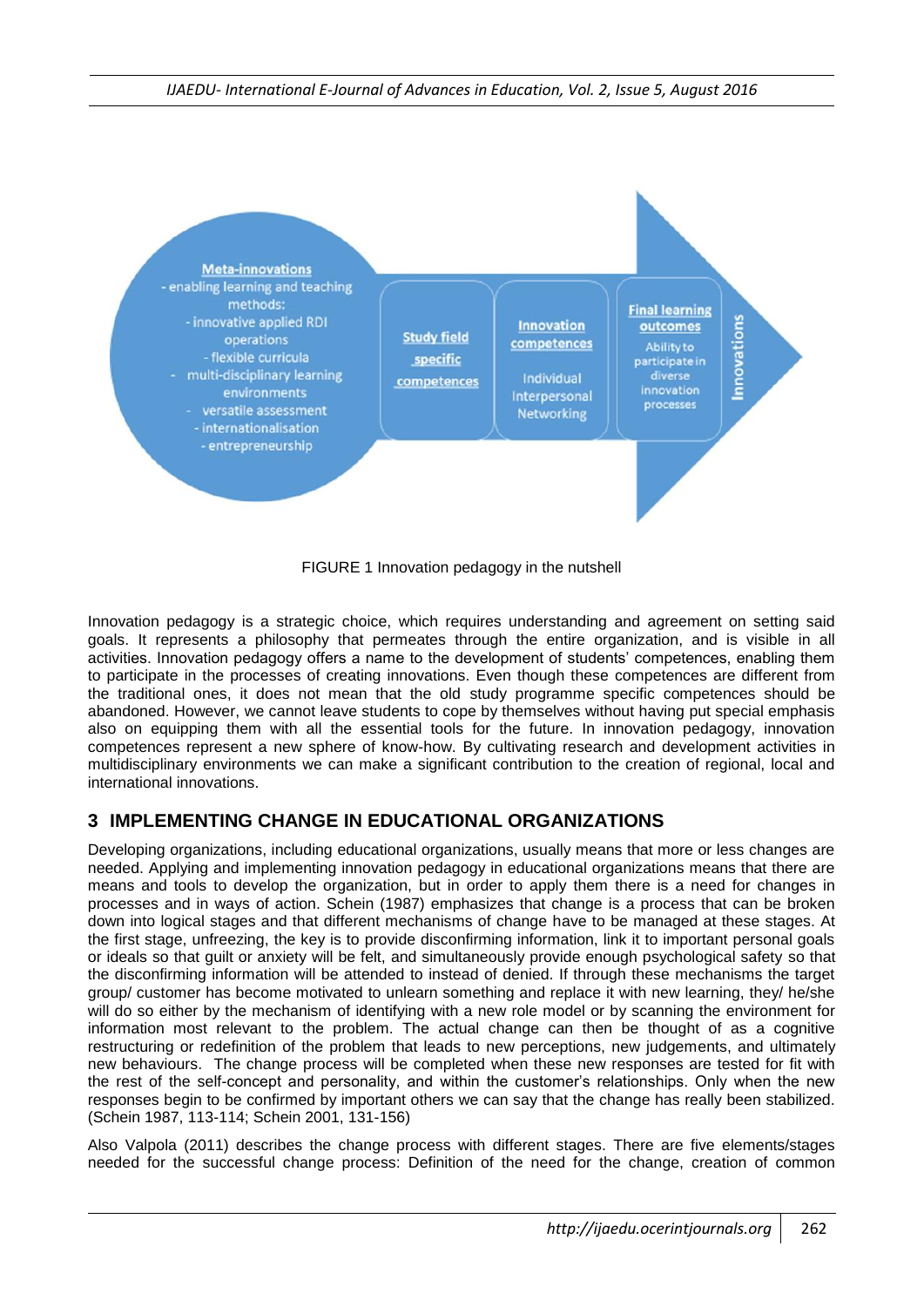understanding and objective, ability for change, first actions, and anchoring to the practice. If any of the elements is missing, the change process will fail. (Valpola 2011)

Conducting changes in organizations across cultural boundaries is challenging, and especially if the actors in the change management process are not familiar with the cultures that are involved. Constraints imposed by the cultural rules must be recognized and understood. Even the definition of what is helpful/ what can and should be developed, is often culturally determined, and therefore a good deal about the culture where operating must be known well enough. The essential dilemma in helping/ consulting is how to conduct change in the customer's systems without people losing face, i.e. how a customer / target group can be gotten to see new perspectives and to consider new alternatives without being made to feel that that their present mode is somehow bad or failed (Schein 1985; 1987)

Process thinking is an approach which can be the key to organizational development challenges. It answers the questions how to help people to make changes, how people get committed to the changes and how an organization can learn to conduct changes. It aims to create opportunities for planning and implementing changes, and therefore process consultation forms often a practical framework for organizational development.

## **4 PROCESS CONSULTATION**

The main argument for process consulting is to help people in organizations to help themselves, i.e. the consultant working with and not for the client is a keynote of the process consultation philosophy. Process consultation is an organizational development method where the personnel participates in the development of their own work processes and work community. As a method it emphasizes the responsibility and role of the customer in the development process. These elements have a positive impact on the customer's sensation that he/she really owns the process. This increases the customer's commitment to the issues relevant for success; decision-making and actions. When employees are involved in the development process and they are given also decision-making power, their commitment to the implementation is increased essentially.

Process consultation is generally contrasted with expert consultation and is frequently seen by its advocates as a superior style of management consulting. In practice, however, almost all management consulting involves a mix of expert and process models, with the consultant frequently shifting roles to meet the needs of the situation. Be this as it may, process consultation certainly has many strengths. As compared to experts who bring packaged solutions that may have general validity, but in fact are not the best prescription for the organization, process consultation has the powerful advantage of being by its nature specifically tailored to the specific situation.

The process consultation can be divided in several stages, where the first is the first contact with the potential customer. The aim is to find out if the consultant has opportunities to help the customer, and on the other hand, whether the customer can really benefit from the consultation. Next, the consulting relationship is to be defined (e.g. expectations, direct and indirect customer roles) and outlined (e.g. objectives, timetable), and the working methods are settled. Insights into 'what really goes on' are needed next at the stage of information gathering and diagnosis. There are lots of different diagnosis models but it does not mean that there must always be a diagnosis period followed by an intervention period because in reality intervention begins in the first customer contact. Everything a consultant does from the moment the customer makes the contact with the consultant is an intervention of some sort, and therefore it is appropriate to emphasize intervention as central. There is no diagnosis period prior to intervention though many consultation models present it as such. However, diagnosis models can help to anticipate and decipher the situation, but it is good to keep in mind that both diagnosis and intervention are both instantaneous and perpetual processes. Finally, there is the stage of closing the consultation process including the evaluation of the process. (Teivonen 2008; Schein 1987)

Which intervention is most appropriate depends on many things, e.g. on the stage of the consultation process (for example new customer or familiar organization) or the customer setting (e.g. one-to-one relationship/ group setting/ larger organizational setting). There are several models of the possibilities what kind of interventions to consider. Schein differentiates a situation's content from its process and its structure, and second whether to focus on the task issues, interpersonal issues or group setting. According to Schein, it is often useful to observe interpersonal functions, but primarily the interventions should focus on task issues (basic tasks and objectives in work/ content; problem-solving and decision-making/ process; and work processes and modes, division of responsibilities/ structure). Customers are often pretty sensitive to the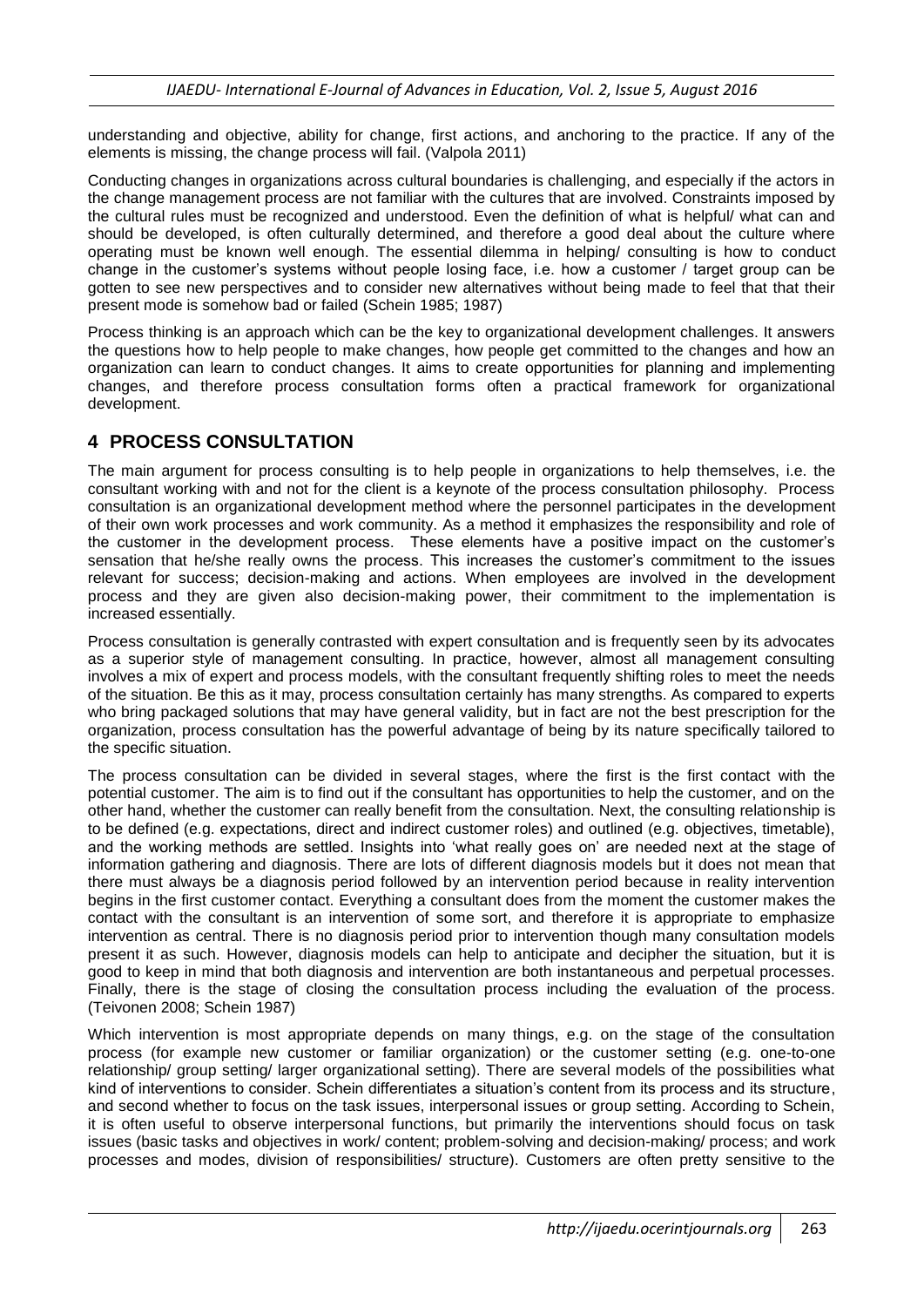content issues more than to process and structure, and helping customers to see data on process and structure on their own in the future is most likely to be helpful.(Schein 1987, 1999; Honkanen 2006).

The interventions must be guided by the assumptions underlying the helping process. The consultant has to act consistently with these assumptions, which means to help the customer to own his own problems, to maintain his own initiative and to help him to make his own diagnosis and select his own interventions. The tools a consultant can use here are e.g. inquiry, diagnostic questions in order to stimulate the customer's own diagnostic thinking, and action alternative interventions that begin to give ideas what the customer might do. (Kykyri 2008; Schein 1987)

Goal-oriented process consultation means that the goal is achievable and its achievement can be evaluated. Thus every process consultation should also include the feedback about the process and the evaluation of the results. (E.g. Kurpius et al 1993; Honkanen 2006)

### **5 PROCESS CONSULTATION IN ACTION IN INTERNATIONAL CONTEXT – A CASE STUDY EXAMPLE**

In following, the theoretical framework is described in practice with an authentic case study. The consulting party here is Turku University of Applied Sciences (TUAS) where the consultant and the supporting consultation team came from Innovation Pedagogy research group. The customer was a big European higher education institution (near 30 000 students; TUAS 10 000 students). The development process took place in 2014 and its duration was one year. Both universities have many different faculties, but TUAS differs from traditional universities in that the faculties are multidisciplinary.

#### *Preparation*

The first contact leading to the development process came from the customer's initiative. There had been some co-operation activities between the institutions earlier and the customer had been impressed about innovation pedagogy implemented at TUAS. After approval of financial arrangements the customer suggested that an agreement on the development process could be made. The main objective of the agreement focused the pedagogical development of the customer organization including application of innovation pedagogy philosophy and methods. Because of the huge size of the organization and scarce resources, the participants were outlined to specific faculties. The individuals participating were named and their roles were defined. The working methods were decided including e.g. consultation, tutorials, and work counselling and collaborative seminars implemented with innovation pedagogy methods. The consultation methods emphasized especially interviews, observations, one-to-one and group discussions.

Information gathering and diagnosis were started, in addition to discussions with customer/assigning party, with a situation analysis with the participants, where they described their thoughts and needs concerning the current situation. This diagnosis/analysis stage was for creating a roadmap for development and conducted by the participants. However, it has to be stated that actually the diagnosis stage took place during the whole development process. Problem definition and solution searching are more or less interconnected, the problems to be defined when the objectives are compared with the current situation. In addition in a longer consultation process the diagnostic work is needed during the whole process e.g. after each intervention.

#### *Diagnosis*

The diagnostic stage and information gathering is especially demanding in international context and therefore cultural sensitivity cannot be emphasized enough. It is easily assumed European cultures to be mentally close to each other, but the differences can be huge. In this case especially somehow unequal understanding about power distance (superior/ subordinate relationships; e.g. Hofstede 2010), decisionmaking systems and bureaucracy lead to administrative work requiring more time than expected.

The diagnostic stage in the beginning showed up the situation in the organization concerning the change process. The stage of unfreezing had already taken place, there was anxiety concerning the current situation and the participants were motivated to unlearn something and replace it with new learning. The customer had also scanned the environment for information most relevant to the problem and thus ended up to contact TUAS. Innovation pedagogy seemed to offer solutions how to develop the organization.

#### Interventions

The interventions during the development period were numerous and mostly focused on task issues on content, processes and structure. The content was emphasized especially during the first half of the development process. The participants were working with the questions: What is innovation pedagogy? How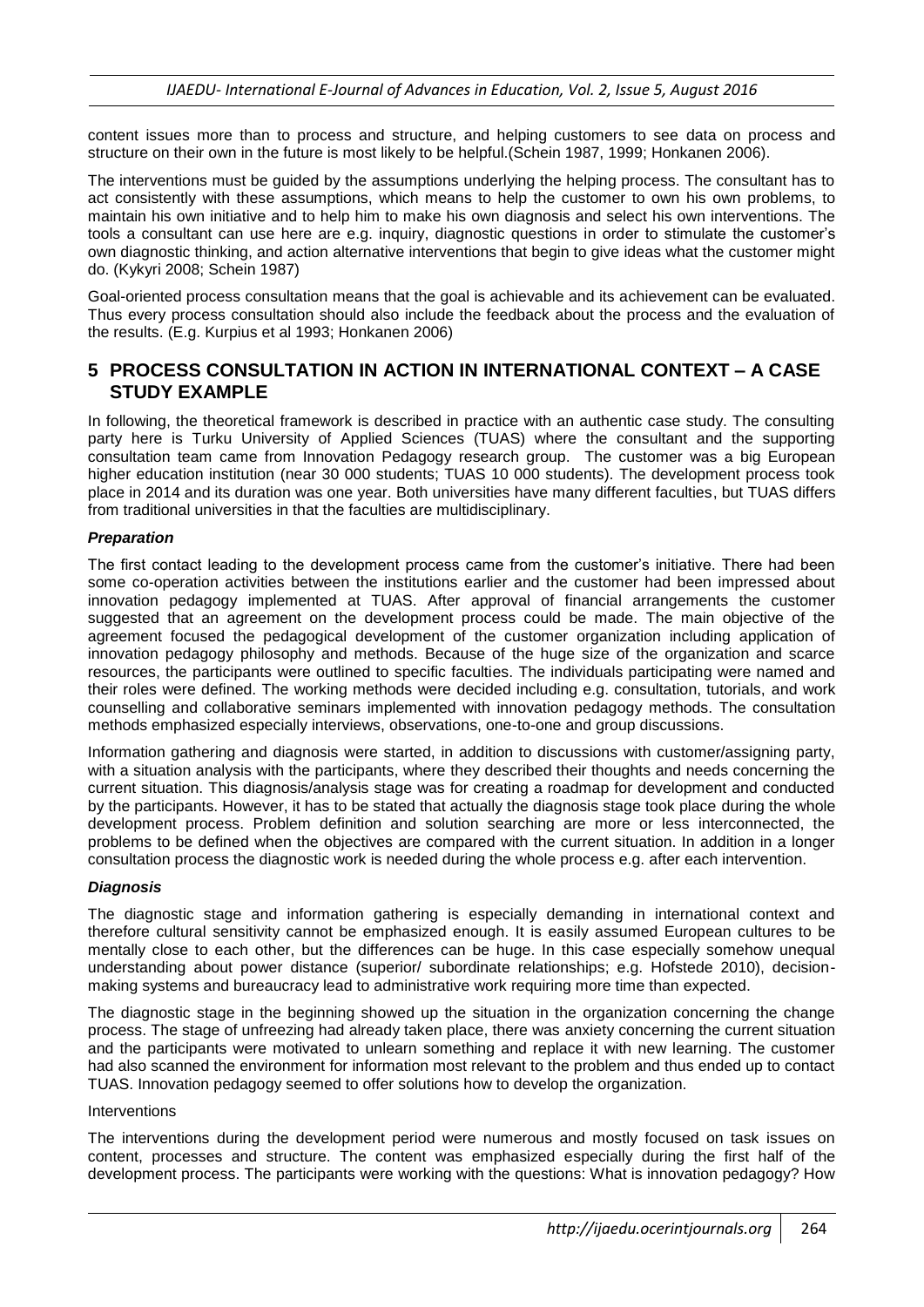is it implemented at TUAS? How and if it can be applied at own institution? The reflection on this working period indicated that cognitive restructuring or redefinition of the problem took place and led to some new perceptions and judgements. It led also to the need and will to ultimately new behaviours, which generated the focus shift from content to processes and structures. The established work processes and procedures were questioned and compensated with some new, which demonstrated that the changes in content stay minor and have not a special impact on organizational development if processes and structures are not developed. The issues during the second half were therefore more on changes needed in processes, e.g. team work and responsibilities, interaction/dialogue forums crossing borders (faculties and disciplines), cooperation models on all levels, supporting quality systems and guidelines and motivation systems. The essential issues on structure development came up too, such as that strategic decision-making is needed, i.e. support and commitment of the management, as well as structural changes on practical implementation such as curriculum development and student counselling.

#### *Evaluation*

The evaluation stage took place during the whole process, i.e. there was diagnostic, formative and summative evaluation done during the process, which helped in reacting quickly to upcoming questions and supported targeting of new interventions. It was stated earlier that the change process will be completed when new responses are tested for fit with the rest of the self-concept and personality, and within the customer's relationships. In the final feedback the participants brought up that the development process had given support and encouragement for own thoughts to which direction university pedagogy should be developed. The process had provided practical ideas to the implementation. However, the main problem was that the most of participants felt their possibilities to put new pedagogical ideas to practice are limited because the structures and processes are not developed simultaneously enough. Because of the huge size of the institution the changes in processes and structures will take years. However, the participants appreciated highly the support provided for their work by the development process. It was emphasized that the process had had impact especially on the working culture by bringing representatives of different disciplines together to work towards shared objectives, which is experienced as a new way of action encouraging collaboration.

Open discussion, sharing experiences and learning from others were mentioned as the most fruitful methods used. According to Schein (2001), organizational culture can be divided into three levels: in artefacts which are visual organizational structures and processes; in espoused values such as strategies and goals and in basic underlying assumptions which are taken as granted beliefs, unconscious perceptions and feelings and thoughts. When the culture is seen like that it is quite sure that the change cannot take place without resistance. The experiences about resistance and problems at TUAS, when innovation pedagogy was launched there, were seen as very useful and familiar in the customer' own organization. For example, at TUAS, the artefacts which were questioned first were the ways how people worked. The teaching profession has traditionally been very independent requiring only individual input. Innovation pedagogy challenges the individual way of working and instead emphasizes the importance of interaction and networking among faculty members, students and the surrounding economy. The new way of doing things was experienced first as a threat among many faculty members. The espoused values concerned mostly producing graduates of good quality which meant earlier that the teacher had to provide all necessary information in the class-room. Learning was understood to taken place during a lecture if the subject matter was lectured profoundly. When introducing the innovation pedagogy approach and culture the basic assumptions of the faculty members were taken under consideration. The most important thing in the beginning was to create forums where people could meet and learn to know each other. There must be space for criticism but there must be space for innovative and solution oriented thinking as well. The faculty members were encouraged to get acquainted with other faculty members unfamiliar to them. The resistance decreased gradually. This kind of examples and open discussion helped in how to conduct change in the customer's systems without people losing face, i.e. how a target can be gotten to see new perspectives and to consider new alternatives without being made to feel that that they are the only ones having such problems.

# **6 CONCLUSIONS**

Innovation pedagogy can provide both a strategic approach as well as methods and tools (meta-innovations in Figure 1) how to develop an educational organization. It defines goals and objectives and ways of working how to achieve them. What actually makes innovation pedagogy a strategic issue? A university must not operate alone making decisions without a regular and systematic dialogue with its interest groups and the surrounding environment. There are a number of requirements set to the university by its different interest groups. As an outcome of this dialogue, a set of strategic decisions must be made. Basic decisions are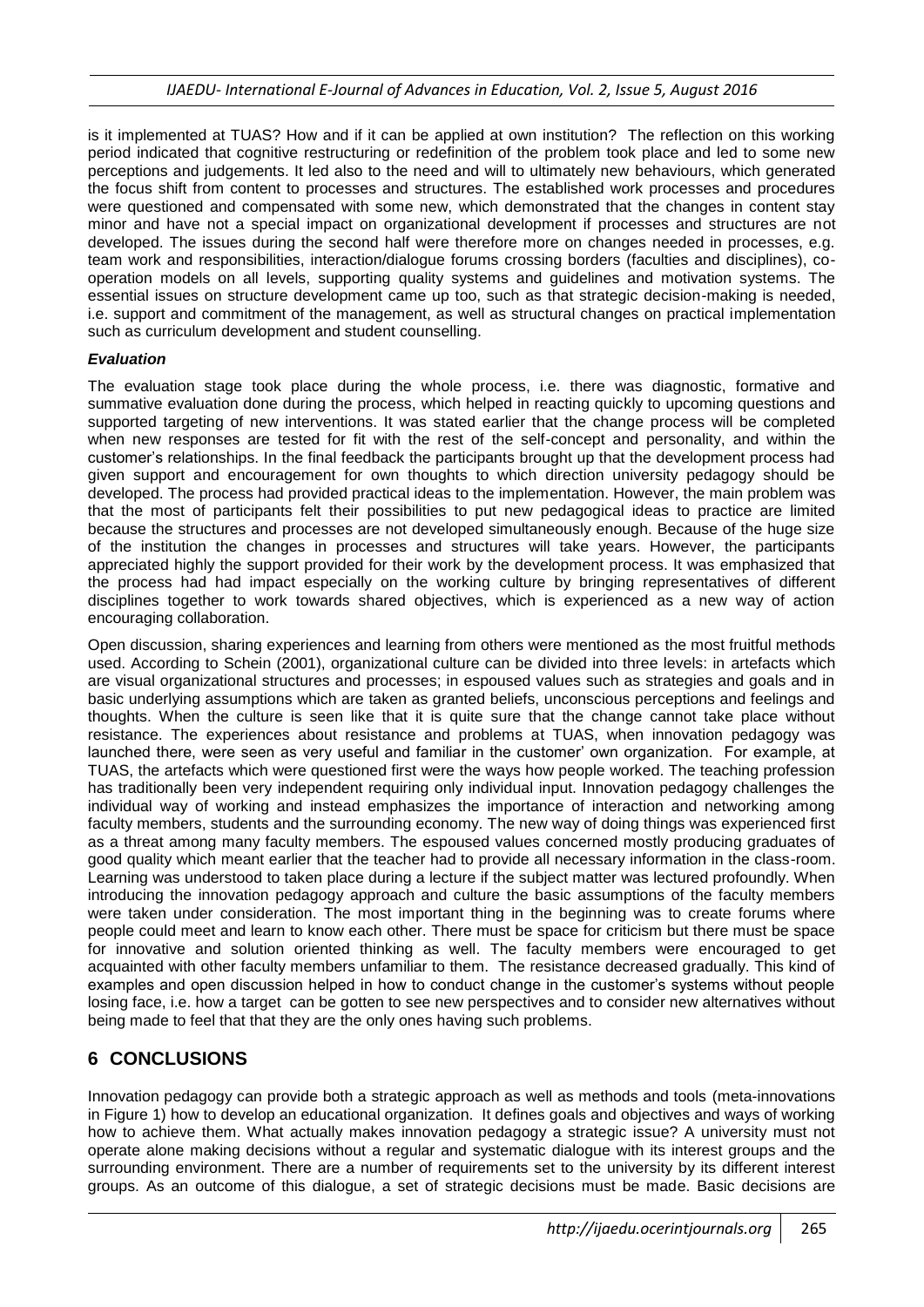made on organizational strategy level concerning the overall purpose and scope of an educational organization and how it can contribute to its environment by adding value, but also on operational strategy level concerning separate organizational functions such as e.g. teaching and learning methods applied. Operational strategy level is not to be neglected because it is concerned how the component parts of an organization deliver effectively the organizational level strategy in terms of resources, processes and people. Thus, if innovation pedagogy begins with real commitment on the part of the whole organization it can become a real cross-disciplinary approach utilizing all its potential and it is possible to design strategies that are holistic rather than piecemeal. (Penttilä et al. 2011b) Too often a strategy is described as a 'from top to down' activity, the management defining the goals and action plans which the employees will implement in their every-day work. A successful strategy process starts from collaboration with the employees in strategy planning, and its implementation is measured on daily basis in the encounters of employees and customers.

Collaboration is in the core of process consultation. The employees participate into the development of their own work processes and the working community. The commitment to the development can be increased essentially by taking the employees along to the development process from the first start and given them an active role and real decision-making power. The case example indicates that innovation pedagogy can be used for the development of educational organizations with the methods of process consulting but the objectives must be realistic and applicable in the specific cultural context. Innovation pedagogy tools can develop an organization's working methods and practices but a more holistic and sustainable change requires intervening also processes and structures. Concerning to the case example and referring to Valpola's model cited earlier, the further development will depend a lot whether the anchoring of the actions to the practices and processes will be conducted; if not there will be disappointment and cynicism especially among the participants of the development process. However, in the development of an educational organization process consultation can be most powerful tool in order to conduct a real change and impact. Process consulting can improve the customer's own performance and initiative on a sustainable basis, and therefore the bigger the needed change is, the more process consulting can help the customer.

### **REFERENCE LIST**

- Gibbons M., Limoges C., Nowotny H., Schwartzman S., Scott P. & Trow, M. (1994). The New Production of Knowledge. The dynamics of science and research in contemporary societies. London: Sage.
- Hofstede G., Hofstede G. J., Minkov M. (2010). Cultures and Organizations: Software of the Mind, 3rd ed. New York: McGraw-Hill.
- Honkanen H. (2006). Muutoksen agentit. Helsinki: Edita.
- Kairisto-Mertanen, L., Penttilä, T., Putkonen, A. (2010). Embedding innovation skills in learning. In Innovation and Entrepreneurship in Universities (ed. Neuvonen-Rauhala M-L). Series C Articles, reports and other current publications, part 72. Lahti University of Applied Sciences.
- Kurpius D. J., Fuqua D. R., Rozecki T. (1993). The Consulting Process: A Multidimensional Approach. In Journal of Counselling and Development July-August 1993, Volume 71, pp. 601-606.
- Kykyri V-L. (2008). Helping Clients to help themselves. A Discursive Perspective to Process Consulting Practices in Multi-party Settings. Academic Dissertation. Jyväskylä: University of Jyväskylä.
- Nonaka I. & Takeuchi H. (1995). The Knowledge Creating Company: How Japanese Companies Create the Dynamics of Innovation. New York: Oxford University Press.
- Nowotny, H., Scott, P. & Gibbons, M. (2001). Re-Thinking Science. Knowledge and the public in an age of Uncertainty. London: Polity Press.
- Nowotny, H. & Scott, P. & Gibbons, M. (2003). 'Mode 2´ Revisited: The new production of knowledge. Minerva 41(3) pp.179–194.
- Penttilä T. (2014). Innovation pedagogy Pedagogia de Innovación. Presentation at III Peruvian-Nordic Education Forum. Lima, Peru, 21.10.2014
- Penttilä, T., Kairisto-Mertanen, L. & Putkonen, A. (2011a). Communicational Aspects of Innovation Pedagogy and Stakeholder Dialogue. In Towards Innovation pedagogy – A new approach to teaching and learning in universities of applied sciences (eds. A. Lehto, L. Kairisto-Mertanen & T. Penttilä) Reports from Turku University of Applied Sciences. 100, pp. 65-77. Turku: Turku University of Applied Sciences.